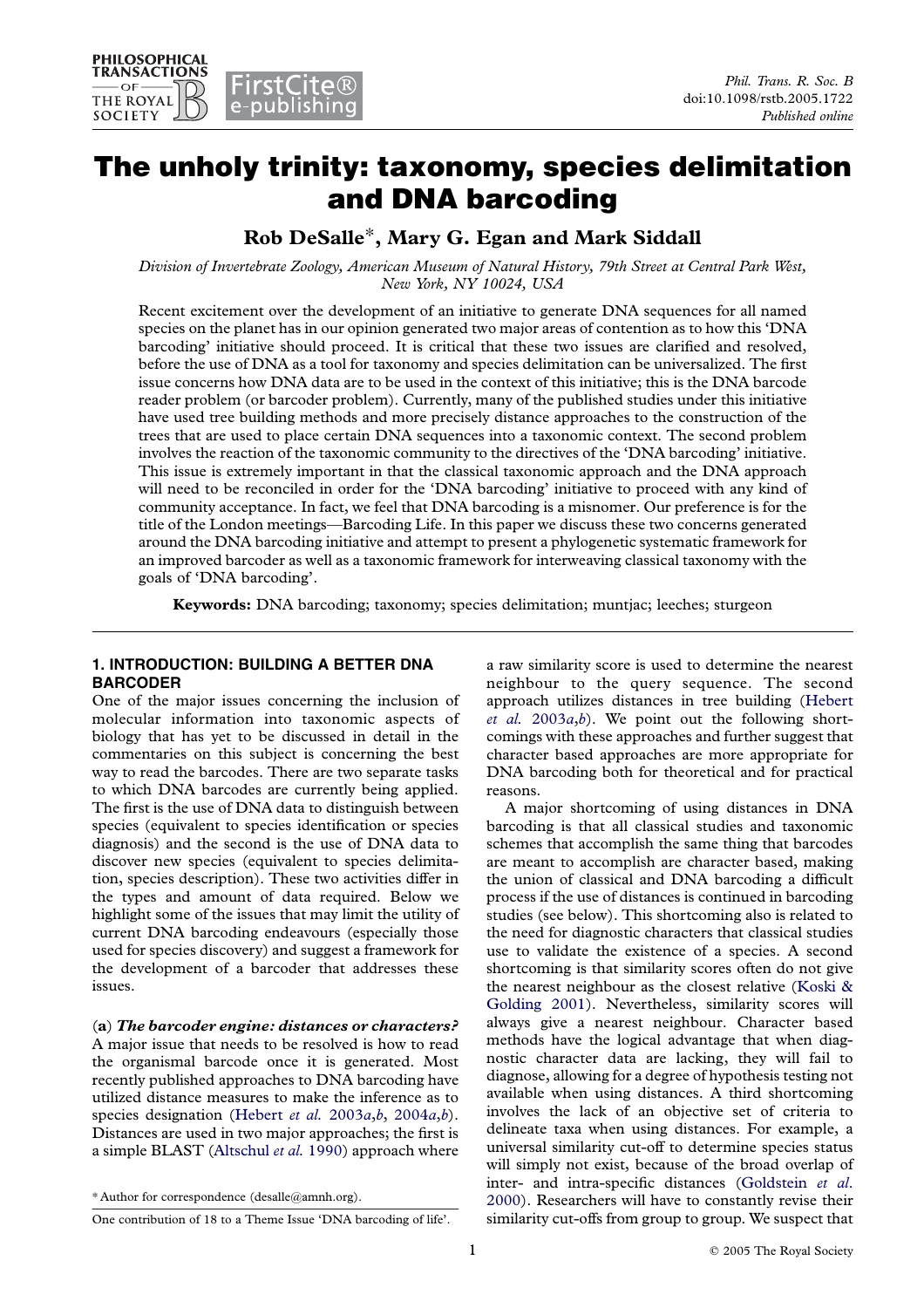distance-based criteria for different species groups within genera often will have different parameters, making the delineation of species using distances fairly subjective.

We suggest that an alternative approach including character based phylogenetic analysis is more appropriate for establishing or 'printing' barcodes. The character based approach is compatible with classical approaches allowing the combination of classical morphological and behavioural information. Character based approaches sidestep the nearest neighbour problems of distances because they can reconstruct hierarchical relationships where common ancestry is inferred when two entities share derived characters. Neither BLAST [\(Altschul](#page-10-0) et al. 1990) nor neighbour joining (NJ; [Saitou & Nei 1987](#page-11-0)) tree building approaches allow for character-by-character diagnoses on branches of trees. Any such diagnosis would need to be Parsimony or Maximum Likelihood based. Furthermore, the diagnosis of two separate entities in nature can be accomplished by the existence of a single character shared by a group of organisms to the exclusion of others, whether it be a DNA character or a morphological character.

#### (b) The barcoder engine: to tree or not to tree, that is the question

Given that character based information is a viable alternative to the distance-based approaches already implemented in barcoding studies, the question arises which approach to analysis of characters is more appropriate for barcoding—the non-tree based population aggregation analysis approach (PAA; [Davis &](#page-10-0) [Nixon 1992](#page-10-0)) or a tree based approach. There are several drawbacks to the use of tree-building approaches to species identification. The first relates to the use of distances (described above) to construct trees. But problems with tree building are not limited to trees constructed with distance data. Rather, the second drawback is in the use of single gene trees as evidence of phylogenetic relationships. Several studies have demonstrated both theoretically ([Kluge 1989\)](#page-11-0) and empirically [\(Rokas](#page-11-0) et al. 2003; [Gatesy](#page-10-0) et al. 2004) that combined analyses of multiple data partitions yield better representations of evolutionary history than single gene trees. The combined analysis approach has the additional advantage that it allows for the exploration of the character contribution of data partitions to the combined tree and can reveal character support for the combined tree that was not evident in separate analyses of individual gene partitions [\(Baker & DeSalle 1997;](#page-10-0) [Baker](#page-10-0) et al. 1998; [Gatesy](#page-10-0) et al. 1999, [2002,](#page-10-0) [2003\)](#page-10-0). From these advantages it could be argued that a corroborated total evidence tree could be used as a guide tree for identifying the phylogenetic affinities of an unknown individual's sequence, assuming that the query sequence is one of the gene regions used to construct the total evidence tree. There are bioinformatics tools to aid in the placement of a query sequence based on the presence of shared characters that are diagnostic for nodes on the tree ([Sarkar](#page-11-0) et al. 2002). However, there is a third drawback to the use of a tree building approach to species identification. This relates to the use of

hierarchical methods (tree building) and terminology (monophyly as a criterion for species delimitation) when the underlying system (of individuals and populations) is not a hierarchical system of ancestor– descendant relations, redefinitions of monophyly as reciprocal monophyly [\(Avise](#page-10-0) et al. 1987; [Avise 1989;](#page-10-0) [Avise & Ball 1990\)](#page-10-0) or exclusivity [\(Baum 1992;](#page-10-0) [Baum &](#page-10-0) [Donoghue 1995](#page-10-0); [Baum & Shaw 1995](#page-10-0)) notwithstanding (reviewed in [Goldstein & DeSalle 2000\)](#page-10-0). A more practical alternative is the exploration of character diagnostics in the sequences themselves without reference to trees. This mirrors the two-step procedure of traditional taxonomic studies in which relationships among species are assessed only after the terminals in the analysis (in this case, species) are first identified by diagnostic characters. In this approach as formulated by [Davis & Nixon \(1992\),](#page-10-0) sequences are examined using PAA ([Davis & Nixon 1992](#page-10-0)). Diagnostics are accepted if they are fixed and different from aggregate to aggregate of organisms—such diagnostics are termed 'pure' (Sarkar et al. 2002). This approach and its relevance to species delimitation has been discussed at length ([Davis & Nixon 1992;](#page-10-0) [Goldstein & DeSalle](#page-10-0) [2000](#page-10-0); [Goldstein & DeSalle 2003;](#page-10-0) [Goldstein](#page-10-0) et al. 2000; [Nixon & Wheeler 1990\)](#page-11-0) and its relevance to diagnosing entities in nature has been discussed both from the technical and theoretical standpoints [\(Cracraft 1983,](#page-10-0) [1989](#page-10-0); [Frost & Kluge 1994;](#page-10-0) [McKitrick & Zink 1988\)](#page-11-0). Some tree based methods attempt to aggregate terminals on the basis of character distribution ([Brower](#page-10-0) [1999](#page-10-0)) or on tree topology [\(Wiens & Penkrot 2002](#page-11-0)) and these are an improvement over distance based tree methods; however, for the DNA barcoding with multiple individuals within a species we feel it inappropriate to use a tree based approach [\(Davis &](#page-10-0) [Nixon 1992;](#page-10-0) [Goldstein & DeSalle 2000](#page-10-0)).

#### (c) The barcoder database: is cox1 enough?

A controversial aspect of the DNA barcoding initiative has been which molecular tool to use to generate the DNA barcodes [\(Prendini 2005](#page-11-0)). The published efforts so far in animal systems have used the cytochrome  $c$  oxidase subunit I gene  $(cox1)$  of the animal mitochondrion. One of the major criticisms of this approach is that a single molecular probe such as cox1 will not necessarily provide sufficient information to deliver the resolution needed to diagnose the large number of species targeted by the initiative. In arguing for the sufficiency of  $\cos 1$  (or any other single molecular marker), [Hebert](#page-10-0) et al. (2003b) pointed out that just 15 variable sites in the cox1 gene offers 1 billion different combinations of bases giving more than enough possible barcode 'patterns' at the DNA level. Missing from that assertion is a recognition that relatively few of those combinations could ever result in a viable translated protein observable in an extant species. Based on a study of birds [\(Hebert](#page-11-0) et al. 2004b) it was suggested that *cox1* might have broader utility across the animal kingdom and that a universal distance cutoff of 10 times the distance within species could be used to distinguish between species. However, even among the birds surveyed for  $\cos 1$ , there were anomalous taxa that showed greater than expected within species divergences. In addition, studies of copepods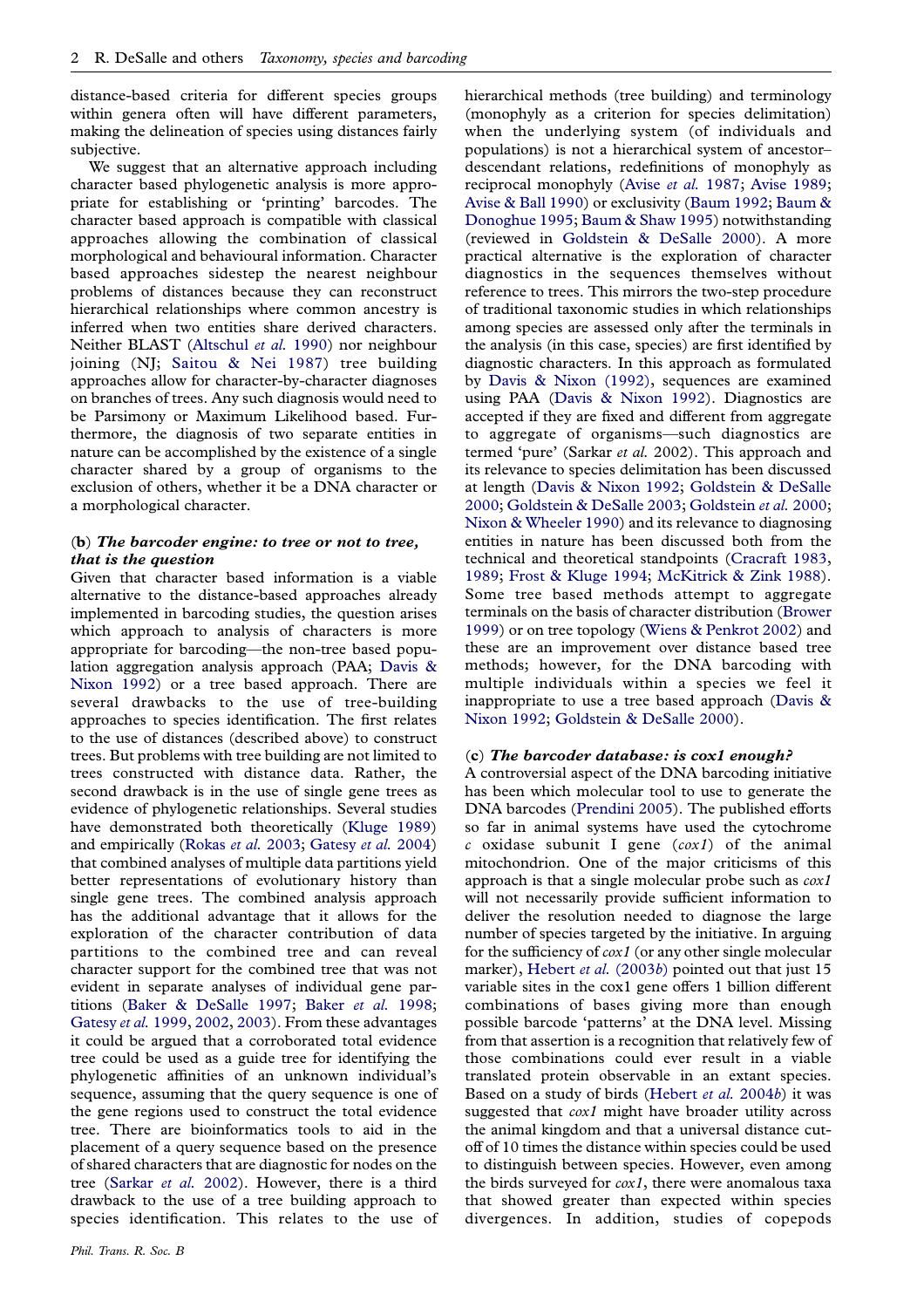

Figure 1. Hypothetical example of character based diagnosis ([Davis & Nixon 1992\)](#page-10-0) in action. The twelve sequences represent two populations of six individuals each. The solid line through the middle of the matrix represents a geographical barrier between the two populations. A. DNA sequence attributes in these columns are purely diagnostic characters (sensu [Davis & Nixon 1992\)](#page-10-0). B. DNA sequence attributes in this column are not purely diagnostic, but rather the G in the three individuals in the top population are 'private' to that population. C. The DNA sequence attributes in the two columns by themselves constitute two private DNA positions. However, in combination these two columns provide a 'pure' diagnostic combination (AA versus AG or GA; 'compound pure' character in the terminology of Sarkar et al[. 2002\)](#page-11-0). D. The four columns marked by the shading for D are neither diagnostic nor private. Yet in combination the four columns provide a diagnostic system for the top population versus the bottom. The top population is diagnosed by GA, AG/GA, AG for the four columns.

[\(Edmands 2001;](#page-10-0) [Goetze 2003\)](#page-10-0) have found high levels of cox1 variation (up to 20%) even among conspecifics. Having to leave aside these outliers argues against the sufficiency or the universality of the gene region. While the fact that these taxa showed great divergence in genetic distance is suggestive that there may be unrecognized taxonomic diversity present, to test that hypothesis would require more than one line of evidence.

So we examine here the character based approach to diagnosis and the power of character-based approaches. Sarkar et al. [\(2002\)](#page-11-0) recognized that combinations of attributes that are not 'pure' diagnostics could indeed be used to develop compound 'pure' diagnostics. The simplest compound diagnostic is when two attributes that are 'private' for aggregates (found only in one aggregate but not fixed; e.g. if aggregate 1 is fixed for all individuals at position 1 of a sequence with a G and aggregate 2 has 5 individuals with a G in position 1 and 5 individuals with an A in position 1, the A in aggregate 2 is a private diagnostic for aggregate 2) are combined to produce a 'pure' diagnostic. Even more complex combinations can be found if two or more aggregates are defined. For instance, figure 1 shows four positions in a hypothetical sequence that are polymorphic (i.e. neither fixed nor private for the alternative character states), which when combined together create a pure diagnostic. This approach has been used to evaluate character diagnostics in sturgeon species. The system examined was generated from comparisons of over 150 Acipenseridae individuals in two species, Acipenser gueldenstaedti and A. baerii ([Doukakis](#page-10-0) et al. 1999). While the molecular

probe used was 700 base pairs (bp) of cytochrome B gene (cytB) of the mitochondrion, this example will suffice to demonstrate the power of finding diagnostics using this approach. Between these two species for the 700 bp region of cytB, we observed 36 variable sites, of which three were 'pure' diagnostics for the two species. Nearly half of the sites were 'private' to one species and over 1000 combinations of two sites produced compound 'private' sites (i.e. the two sites together were 'private' to one of the species. More interestingly, there were seven combinations of these 15 singly 'private' sites and the 1000 two position compounds that produced 'pure' diagnostics.

The answer to 'Is cox1 enough?' is then yes and no. Cox1 is certainly not enough to delineate phylogenetic relationships of organisms. However, it may be enough to generate suites of characters that can and will diagnose aggregates of organisms as entities in nature.

#### (d) The barcoder database: how many individuals are enough?

Another controversial aspect of the DNA barcoding initiative relates to the number of individuals of each putative species to include in the analysis. Classical taxonomic endeavours screen numerous individuals from multiple localities across the range of a given species to distinguish variation within a species from variation between species in order to identify those characters that are uniquely shared among all members of a species. One or only a few individuals may not be representative of the species as a whole, especially for taxa with widespread distributions [\(Davis & Nixon](#page-10-0) [1992](#page-10-0); [Goldstein](#page-10-0) et al. 2000; [Walsh 2000](#page-11-0)). The necessity for adequate numbers of individuals applies to both distance and character based methods and it is not likely that there will be a universal sample size that will be appropriate for all species. Neither is a universal geographic distance likely to provide a reasonable proxy for determining the appropriate sampling strategy. As with gene region choice, sampling sufficient numbers of individuals to capture representative within-species variation will require pilot studies and the use of background information on life history, dispersal ability and mating patterns, among other information.

### 2. A CHARACTER BASED BARCODER PROPOSED

Recent work and commentary on the barcoding initiative in the literature has stimulated concern and excitement both from taxonomists and from those who are based in molecular approaches. Concerns range from the philosophical to the technical. These commentaries could loosely be separated into the taxonomy perspective [\(Agosti 2003;](#page-9-0) [Dunn 2003;](#page-10-0) [Lipscomb](#page-11-0) et al. 2003; [Proudlove & Wood 2003;](#page-11-0) [Seberg](#page-11-0) [et al.](#page-11-0) 2003), the molecular perspective [\(Baker](#page-10-0) et al. [2003](#page-10-0); [Blaxter & Floyd 2003;](#page-10-0) [Ronquist & Gardenfors](#page-11-0) [2003](#page-11-0); [Tautz](#page-11-0) et al. 2003) and commentaries sympathetic to both ([Mallet & Willmott 2003](#page-11-0); [Wilson 2003](#page-11-0)). The pro-taxonomy commentaries strongly deride the lack of consideration of the intellectual content of classical taxonomy and can be summarized as in the following quote from [Lipscomb](#page-11-0) et al. (2003) p. 65: 'advocates of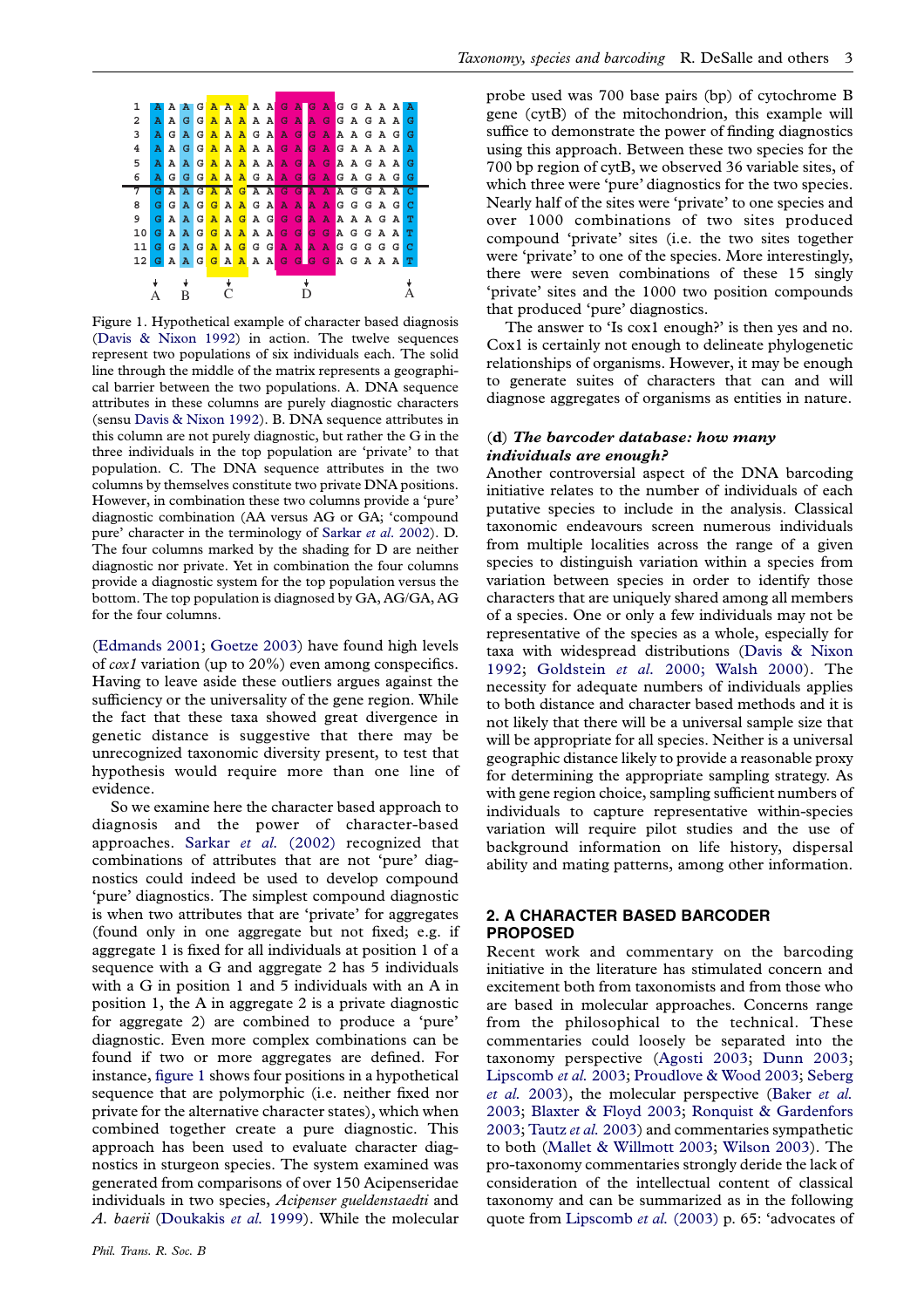DNA taxonomy seem not to understand the peerless intellectual content of taxonomy based on all available information, or the hypothesis-driven basis of modern revisionary work.'

It is clear to us that genomic information should be an active component of modern taxonomy, but DNA should not be the sole source of information retrieval. 'Fashionable DNA bar-coding methods are a breakthrough for identification, but they will not supplant the need to formulate and rigorously test species hypotheses.' ([Wheeler](#page-11-0) et al. 2004, p. 285). A barcode should incorporate diagnostic characters both from the classical morphological approach and from the newer molecular approaches; one without the other misses the synergy that an integrated taxonomy is capable of attaining [\(Godfray 2002](#page-10-0)). We see a major strength to an integrated approach in that descriptive taxonomy and phylogenetic taxonomy together produce a synergy of resolution that neither can attain in the current fragmented 'tower of babel' [\(Mallet & Willmott](#page-11-0) [2003](#page-11-0)). It should also be clear that integration of the 'fashionable' molecular approaches with the classical taxonomic approach is a critical component of reconciling both camps and to move towards the use of barcodes in modern biology. Consequently we present an operational, integrative approach to taxonomy that attempts to reconcile molecular information with other sources of characters.

#### (a) The taxonomic circle; breaking out

We offer [figure 2](#page-4-0) as a heuristic for how modern taxonomy can be viewed. While any diagram describing the workings of taxonomy would suffer from oversimplification of the intellectual process that taxonomists use in plying their trade, we feel [figure 2](#page-4-0) captures many elements of modern taxonomy—hypothesis testing, corroboration, reciprocal illumination and revision. The main problem that needs to be addressed in any attempt to determine the boundary of a species and hence raise the entity to species status is to avoid circular or tautological reasoning. Breaking out of the circle of inference [\(figure 2,](#page-4-0) central diagram) in species delineation work is one descriptive way to describe the job of the taxonomist and hence the role of DNA sequence information (and barcoding) in taxonomy.

[Figure 2](#page-4-0) shows a highly simplified version of several taxonomic problems that have faced systematists and DNA barcoders. The classical process of using morphology in taxonomy is shown first ([figure 2,](#page-4-0) panel A). In this diagram the data points on the 'taxonomy' circle consist of geographical, morphological, ecological, reproductive and behavioural information. In most morphological taxonomic studies an initial hypothesis based on geography is made. The taxonomist then crosses over the interior of the circle to either ecological characters or to morphological characters to test the geographical hypothesis. If morphological, behavioural, reproductive or ecological information relevant to the geographical hypothesis assist in rejecting the null hypothesis that there is no differentiation of the two geographical entities, then the taxonomist can 'break out' of the circle.

Cryptic species detected by DNA approaches is shown next ([figure 2](#page-4-0), panel B). In this case we add DNA sequence information to the circle. Initially a geographical hypothesis is formulated, a null hypothesis established and tested with the classical tools of the taxonomist. In this case, none of the classical tools reproductive biology, morphological, behavioural or ecological characters—can reject the null hypothesis. The taxonomist can turn to DNA sequences where the null hypothesis based on geography is rejected because of fixed DNA differences among the aggregates hypothesized by geography. In essence, the aggregates contain morphologically cryptic species that are only detected at the DNA sequence level, which allows the taxonomist to break out of the circle.

The third panel in [figure 2](#page-4-0) (panel C) shows the case of lack of ability by all methods to lead to rejection of a geographical null hypothesis. In this case, the putative species entities suggested by geography cannot be corroborated and hence the taxonomist is constrained to remain in the circle. The conclusion by the taxonomist should be that there is a single taxonomic entity. The fourth panel [\(figure 2,](#page-4-0) panel D) represents the power of integrating novel methods into this operational scheme. In this case, several individuals within a single geographic area show morphological differences. Because these individuals are considered to reside in the same geographic region, a geographical hypothesis cannot be made. But in this case the morphologically different entities can be aggregated and tested for fixed differences with other sources of data. In the case in the diagram, we imply that DNA sequence information can be used and if fixed DNA differences corroborate the morphological hypothesis then the conclusion of the analysis is that two species exist in sympatry and can be delineated by morphological differences.

The converse situation is also possible—a researcher could examine a 'population' of organisms with morphology and see no morphological differences. When the genomes of the organism are examined, the researcher might discover a DNA sequence polymorphism that clearly separates the single population into individuals with one haplotype and individuals with a distinct second haplotype. The only way to break out of the circle here would be to re-examine morphology or to move on to some other source of information. If no corroboration of the molecular aggregation can be found then the conclusion should be that a single population with two clearly distinct haplotypes exist. If corroboration is attained, then two distinct entities should be concluded to exist.

#### 3. THE CHARACTER BASED (BREAKOUT) BARCODER IMPLEMENTED

We feel that a formalized method for inclusion of molecular information into taxonomy will clarify the intellectual content of taxomony from a molecular perspective, but it will also clarify how DNA sequence information can most efficiently be used in the DNA barcoding initiative. The following section uses a mammalian case study (the genus Muntiacus or barking deer), a fish case study (the Acipenseridae or sturgeons—the source of caviar) and invertebrate examples (leeches)—that have manageable numbers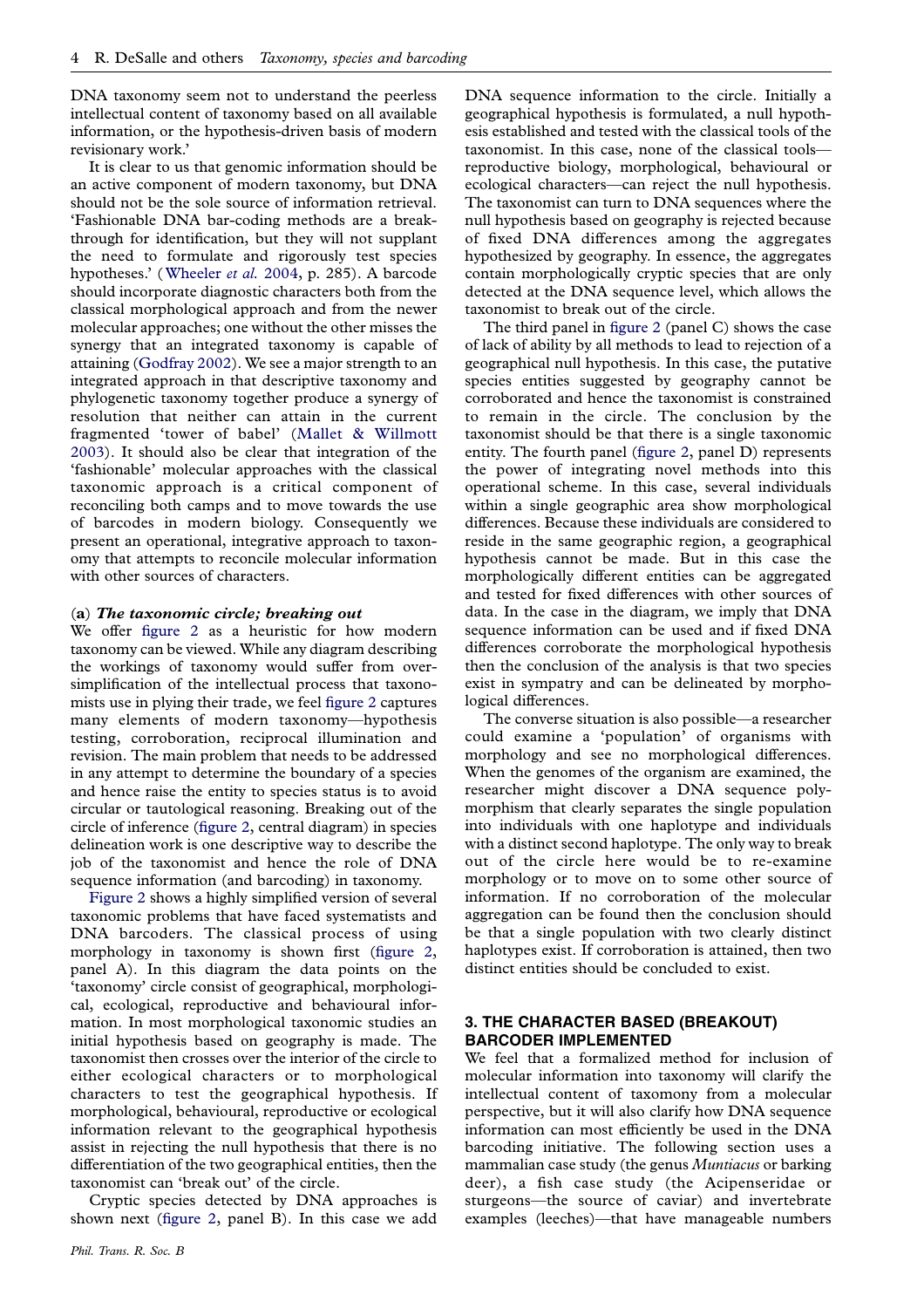<span id="page-4-0"></span>

Figure 2. The taxonomic circle. The dotted lines that traverse the inner part of the circle indicate experimental routes that can be taken in taxonomic endeavour to accomplish corroboration of taxonomic hypotheses. The only way to delineate a new taxon is to break out of the circle (the solid arrows emanating from the circle). In our scheme, it only takes one traversal of the interior of the taxonomic circle where corroboration occurs in order for the taxonomist to 'break out' of the circle and designate a taxon. Examples of use of the taxonomic circle using hypothetical examples. A. Classical morphological taxonomy; a taxonomic hypothesis is established on the basis of organisms appearing to be similar at a particular geographic locality. The taxonomic hypothesis is tested with morphological information and corroborated with the morphological attributes. The morphological attributes then become diagnostic characters if they corroborate the geographical hypothesis. B. Cryptic species in taxonomy; a geographical hypothesis is posed and tested with morphology. The morphological attributes collected do not corroborate the geographical hypothesis and hence the taxonomist cannot 'break out' of the circle. Retaining the geographical hypothesis the taxonomist then examines the aggregates established using the geographical hypothesis with DNA sequence data and corroboration ensues with DNA sequence characters being diagnostic. C. Sympatric species in taxonomy; morphological differences are recognized among a group of organisms. A hypothesis of aggregation is posited based on the morphological information. When geographical distributions are used to test the aggregation patterns, there is no geographic pattern to the distribution of the different morphological types. The taxonomist then uses DNA sequence attributes to test the morphological hypothesis of aggregation and corroborates the morphological hypothesis and the taxonomist 'breaks out' of the circle. D. Failure to detect a new taxon; in this example, a geographic hypothesis is made and tested with morphological information. The morphological information fails and the geographical and any morphological hypotheses of aggregation are then tested with DNA sequence information. DNA sequence information fails to reject the hypothesis of no new taxa and, hence, the taxonomist cannot 'break out' of the circle and the inference is that there are no differentiable aggregates and hence only a single taxon.

of taxa and unique taxonomic problems to examine the incorporation of molecular data into taxonomical issues. Specifically, we first examine the use of type specimens in barcoding of muntjac and the impact such type specimens will have on future DNA taxonomic efforts. Second we examine the use of DNA barcoding in the leech genus Hirudo to demonstrate the importance of broad scale sampling of groups in taxonomic surveys. Hirudo also serves as a strong example of the effect of hybridization on how taxonomy is done. Finally, we use the commercially important

fish family Acipenseridae to examine a cryptic species problem. Each of these examples will demonstrate that while DNA is an important factor in all three, the interaction of DNA sequence data with other kinds of characters produces a more precise taxonomical framework.

#### (a) Muntjac barcoding: Muntiacus rooseveltorum example

The muntjac study ([Amato](#page-10-0) et al. 1999) used DNA barcoding for species discovery in a framework that is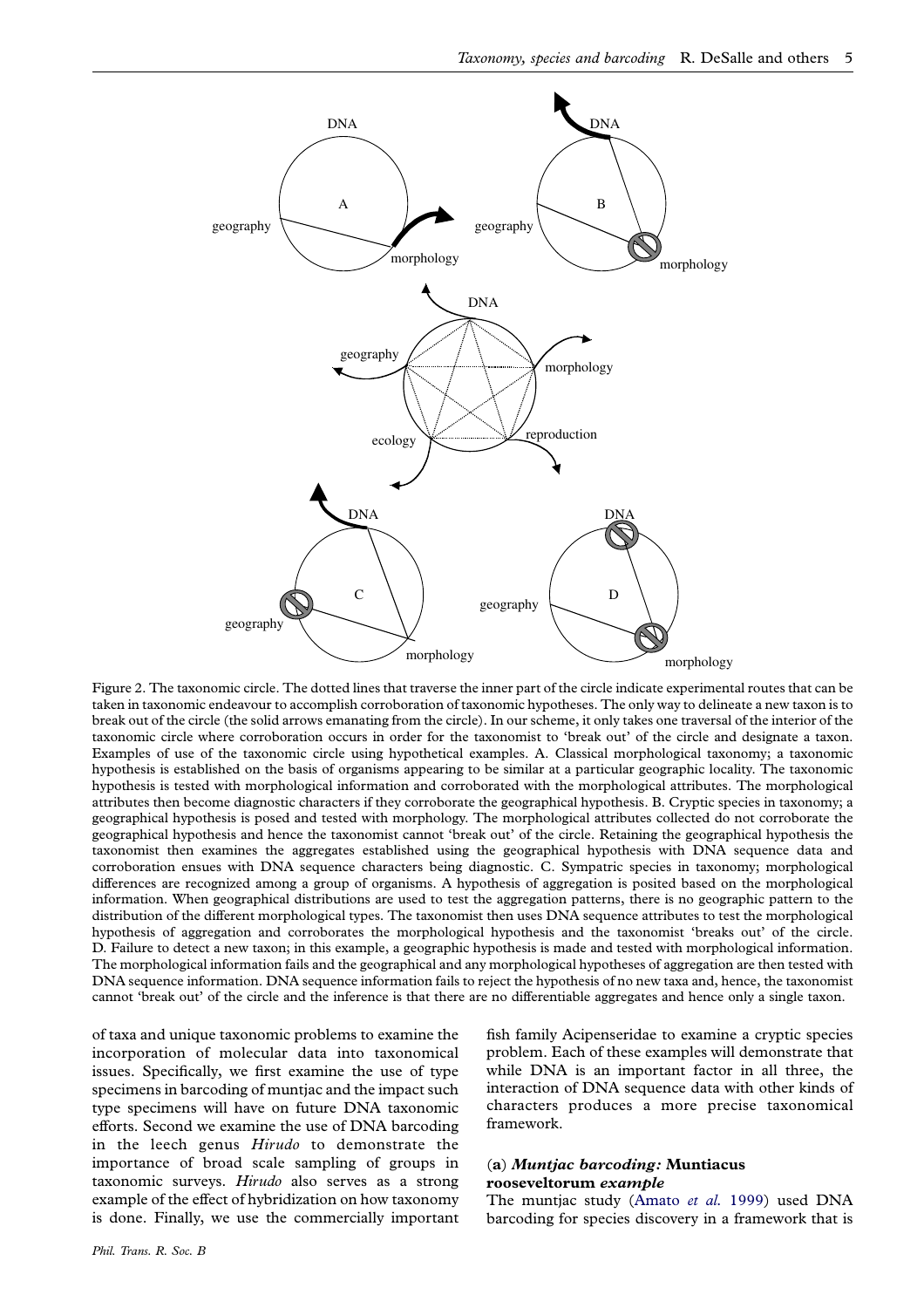compatible with classical taxonomy. The study highlights some of the issues related to barcoding such as the use of independently identified vouchers, sample size and gene region choice.

It began with field reports of what may have been representatives of a new species of muntjac in Laos for which the only material available at the time consisted of dried tissue samples. In order to devise a method to explore the question of the species status of these muntjac using DNA, the study looked to established practices in taxonomy for guidelines. Sample size and gene region choice are factors that can affect the ability to discern true diagnostic data. In order for DNA data to have the potential to be used in a species discovery process, all species in the group must be included in the analysis. In addition, the numbers of individuals sampled for each species must be large enough to be representative of the variation in a given gene region for the species as a whole and the gene region must be variable enough to detect true differences between species. Given a large enough and representative sample size, the problem of a too variable gene region leading to incorrectly rejecting the null can be minimized.

The number of available samples for the putative new species was low  $(n=10)$ . Given the low number of individuals, a pilot study was undertaken that explored several gene regions for representatives of each species in the group and chose a gene region (in this case 16S mt rDNA) to balance the potential for two types of errors: (1) mistaking individual variation for species level variation by using too few individuals and a highly variable gene region; or (2) failing to identify true species differences, by using a conserved gene region sequenced for too few individuals to recover sufficient variation.

A diagnosis matrix of 114 individuals representing all species in the genus plus outgroup taxa was constructed. For the more widespread species, this included larger sample sizes from several localities across the range of those species as in the case of *Muntiacus muntiak* ( $n=49$ ). In addition, in order to be able to associate newly collected material with species names, for each species DNA sequence was obtained from named, morphologically examined specimens from museum collections and included in the diagnostic matrix. The sequences of the putative new species compared to other species in the group were unique. However, the inclusion of sequence data from museum specimens proved critical to an accurate assessment of the species status. In the literature there had been a description of a species (M. rooseveltorum [Osgood 1932\)](#page-11-0) based on a single individual collected in Laos  $\sim$  70 years ago and never collected again. The DNA from the Type specimen of M. rooseveltorum was shown to share diagnostic sites with all the newly collected specimens of the putative new species [\(figure 3](#page-6-0)). This led to the conclusion that the newly collected specimens represented a rediscovery of M. rooseveltorum. The use of DNA alone, without the inclusion of all species in the group (and the type specimen in this case), would have led to the incorrect conclusion that the M. rooseveltorum specimens represented a new species. This highlights the

Phil. Trans. R. Soc. B

importance of complete taxonomic sampling, literature review and corroboration with a second line of evidence. It also highlights the need to obtain voucher specimens that would provide not only DNA but also provide the means to examine a second line of evidence such as morphology.

### (b) Leech barcoding

For a variety of reasons, leeches provide a unique framework for examination of the utility of DNA barcoding methods. The group (Hirudinida) is well circumscribed with approximately 750 known species. There is, nonetheless, a diversity of habitat preferences and life-history strategies represented across the clade including some extremes of parental care, various trophic modes ranging from blood feeding to predation as well as life in marine, freshwater or terrestrial environments. Furthermore, leeches already are well characterized for the  $\cos 1$  locus (e.g. [Siddall &](#page-11-0) [Burreson 1998;](#page-11-0) [Siddall](#page-11-0) et al. 2001; [Borda & Siddall](#page-10-0) [2004](#page-10-0)) that is typically advocated for barcoding studies [\(Hebert](#page-10-0) *et al.* 2003*a,[b](#page-11-0),* [2004](#page-11-0)*a,b*). However, the use of cox1 alone for barcoding leech diversity may warrant some caution in that this locus has a highly biased base composition. Among the New World medicinal leeches, for example, adenosine and thymidine represent up to 72% of the nucleotide composition in cox1 (and up to 96% at third positions; [Siddall & Burreson](#page-11-0) [1998](#page-11-0)). As a result, approximately 24% of the variable sites in *cox1* are rendered binary among leeches as opposed to having all four nucleotides available.

### (i) Glossiphoniidae example

One of the best-represented families of leeches in freshwater environments is Glossiphoniidae. The clade comprises taxa that are dorsoventrally flattened freshwater species normally found feeding on anuran or chelonian hosts, though a few are fish parasites and one (Placobdelloides jaegerskioeldi) is even specific to the rectal tissues of hippos (Hippopotamus amphibius). However, many species in the family, in particular those in the unrelated genera Glossiphonia and Helobdella have abandoned sanquivory in favour of a predatory lifestyle on mollusks and oligochaetes, respectively. Species in the genus Helobdella have their greatest diversity in South America and less so in North America. Since being described by Linnaeus, Helobdella stagnalis was the only species known from Europe, and none were known to occur either in Africa or Australia. As such, recent descriptions of new species like Helobdella europaea from an urban pond in Berlin [\(Kutschera 1985, 1987](#page-11-0)) and Helobdella papillornata from streams in Australia ([Govedich & Davies 1998\)](#page-10-0) were entirely unexpected, as was the surreptitious discovery of undescribed representatives of Helobdella in each of South Africa, Hawaii and New Zealand, all in a span of three years. [Siddall and Budinoff \(2005\)](#page-11-0) employed DNA barcoding to assess this distribution of leeches, which at first presented a historical biogeographic conundrum. Their results (reproduced here in [figure 4\)](#page-7-0) clarified the fact that in each case the leeches were genetically indistinguishable both at the *cox1* and ND1 mitochondrial loci and represented a single species of *Helobdella* nestled in a South American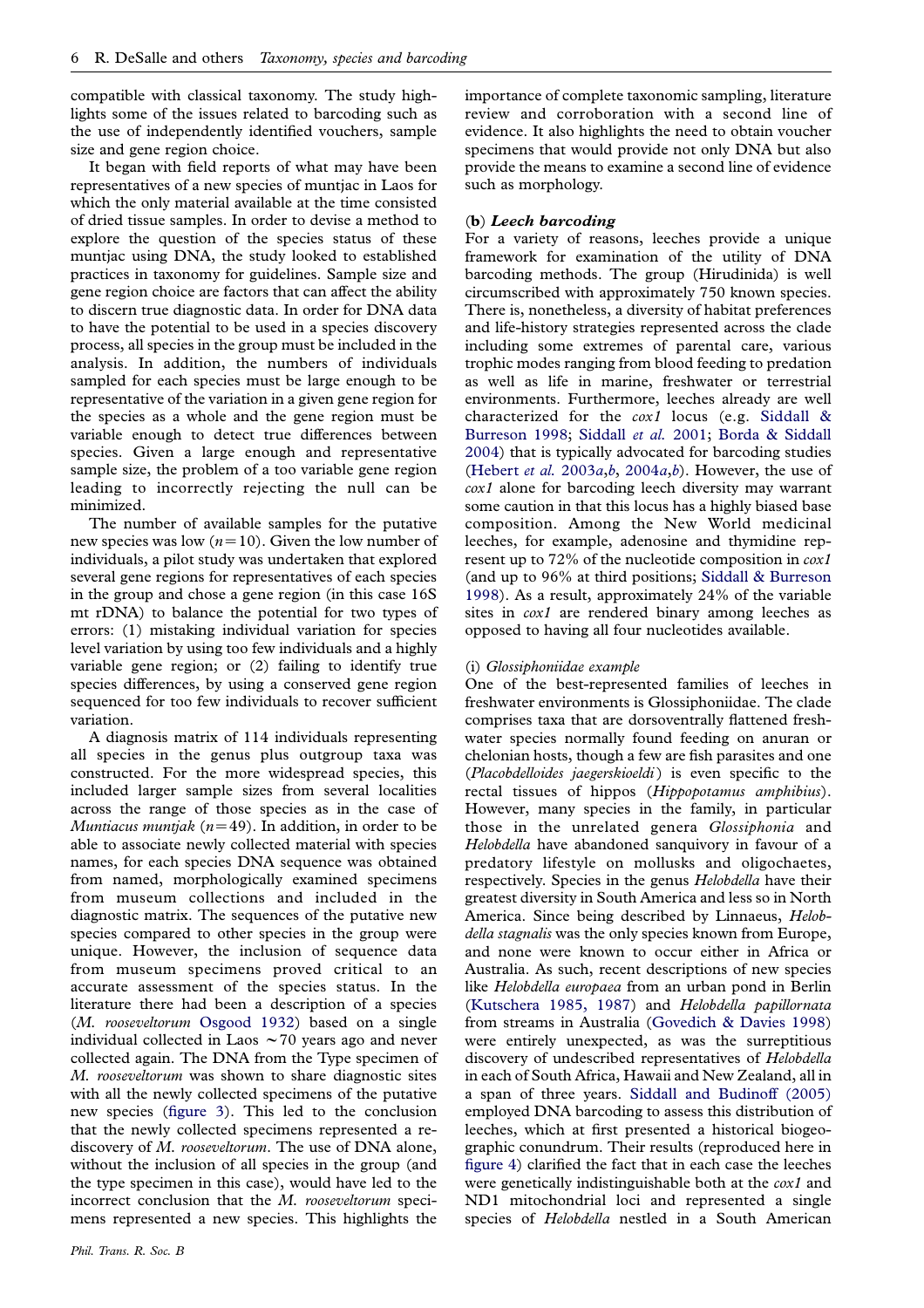<span id="page-6-0"></span>

|                                |               |         |   |          |                                                 |                | 2                                     |               |             |                                                                                                                                                                                                                                |                |                                                    | 2                  | 2                |                                |                                                                                                                                                                                                                                                                                                                                                                                                                                                                                                        |             | $\sim$        | -3.           |               |        |        |                 |                                                                                                                                                 | 3                        |   |              |              |                                 | 4              |              |
|--------------------------------|---------------|---------|---|----------|-------------------------------------------------|----------------|---------------------------------------|---------------|-------------|--------------------------------------------------------------------------------------------------------------------------------------------------------------------------------------------------------------------------------|----------------|----------------------------------------------------|--------------------|------------------|--------------------------------|--------------------------------------------------------------------------------------------------------------------------------------------------------------------------------------------------------------------------------------------------------------------------------------------------------------------------------------------------------------------------------------------------------------------------------------------------------------------------------------------------------|-------------|---------------|---------------|---------------|--------|--------|-----------------|-------------------------------------------------------------------------------------------------------------------------------------------------|--------------------------|---|--------------|--------------|---------------------------------|----------------|--------------|
|                                |               |         |   |          |                                                 |                |                                       | 5             |             |                                                                                                                                                                                                                                |                |                                                    |                    | R                | $\mathsf{R}$                   | $\circ$                                                                                                                                                                                                                                                                                                                                                                                                                                                                                                | $\Omega$    | $\mathcal{D}$ | $\mathcal{D}$ | $\mathcal{L}$ |        |        | 5               |                                                                                                                                                 |                          |   |              |              |                                 |                | $\Omega$     |
|                                | - 5           |         |   | 9        | 9                                               | 8              | 0                                     | 4             | 9           |                                                                                                                                                                                                                                | 3              | 6                                                  | 9                  | 3                | 9                              | $^{\circ}$                                                                                                                                                                                                                                                                                                                                                                                                                                                                                             | 9           | 2             | 5             | 9             | 3      |        |                 | 6                                                                                                                                               |                          |   | 9            | 3            | 6                               | 6              | $\mathbf{1}$ |
| M.rooseveltorum Type           | T A           |         | C | <b>T</b> | G                                               | $\overline{A}$ | $\mathcal{C}$                         | $\mathbf{A}$  | $\mathbf T$ | $\mathbf T$                                                                                                                                                                                                                    | $\mathbb{C}$   | G                                                  | T                  | $\mathbf T$      | G                              | T                                                                                                                                                                                                                                                                                                                                                                                                                                                                                                      | $\mathbf T$ | T             | A T           |               | T      | A T    |                 | $\mathbb{C}$                                                                                                                                    | $\mathbf{C}$             | A | T            | $\mathbb{A}$ | $\mathbb{C}$                    | A T            |              |
| M.rooseveltorum 1              |               |         |   |          |                                                 |                |                                       |               |             | $\sim$                                                                                                                                                                                                                         | $\sim 100$     | $\sim$                                             |                    |                  |                                |                                                                                                                                                                                                                                                                                                                                                                                                                                                                                                        |             |               |               | $\sim$        | $\sim$ | $\sim$ |                 | the company of the                                                                                                                              |                          |   |              |              |                                 |                |              |
| M.rooseveltorum 2              |               |         |   |          |                                                 |                |                                       |               |             | $\sim$                                                                                                                                                                                                                         | <b>College</b> | $\sim$                                             |                    |                  |                                | a construction of the construction of the construction of the construction of the construction of the construction of the construction of the construction of the construction of the construction of the construction of the                                                                                                                                                                                                                                                                          |             |               |               |               |        |        |                 |                                                                                                                                                 |                          |   |              |              |                                 |                |              |
| M.rooseveltorum 3              |               |         |   |          |                                                 |                |                                       |               |             | $\mathbf{A}$                                                                                                                                                                                                                   |                | $\sim 10^{-1}$                                     |                    |                  |                                | $\mathcal{L} = \mathcal{L} = \mathcal{L} = \mathcal{L} = \mathcal{L} = \mathcal{L} = \mathcal{L} = \mathcal{L} = \mathcal{L} = \mathcal{L} = \mathcal{L} = \mathcal{L} = \mathcal{L} = \mathcal{L} = \mathcal{L} = \mathcal{L} = \mathcal{L}$                                                                                                                                                                                                                                                          |             |               |               |               |        |        |                 |                                                                                                                                                 |                          |   |              |              | the contract of the con-        |                |              |
| M.rooseveltorum 4              |               |         |   |          |                                                 |                |                                       | $\sim$        |             | .                                                                                                                                                                                                                              |                | <b>Contract</b>                                    |                    |                  |                                |                                                                                                                                                                                                                                                                                                                                                                                                                                                                                                        |             |               |               |               |        |        |                 |                                                                                                                                                 |                          |   |              |              |                                 |                |              |
| M.rooseveltorum 5              |               |         |   |          |                                                 |                | and the company of the company of the |               | $\sim$      | the contract of the con-                                                                                                                                                                                                       |                | <b>Contract</b>                                    |                    |                  |                                | the contract of the contract of the contract of the contract of the contract of the contract of the contract of                                                                                                                                                                                                                                                                                                                                                                                        |             |               |               |               |        |        |                 |                                                                                                                                                 |                          |   |              |              |                                 |                |              |
| M.rooseveltorum 6              |               |         |   |          |                                                 |                |                                       |               |             |                                                                                                                                                                                                                                |                | designed to the control of the control of the con- |                    |                  |                                | $\mathcal{L}$ . The contract of the contract of the contract of the contract of the contract of the contract of the contract of the contract of the contract of the contract of the contract of the contract of the contract of th                                                                                                                                                                                                                                                                     |             |               |               |               |        |        |                 |                                                                                                                                                 |                          |   |              |              |                                 |                |              |
| M.rooseveltorum 7              |               |         |   |          |                                                 |                | the contract of the contract of       |               |             | $\sim$                                                                                                                                                                                                                         | $\sim 10^{-1}$ | $\sim$                                             | <b>All College</b> | $\sim$ 100 $\mu$ |                                | the contract of the contract of the contract of the contract of the contract of the contract of the contract of                                                                                                                                                                                                                                                                                                                                                                                        |             |               |               |               |        |        |                 |                                                                                                                                                 |                          |   |              |              |                                 |                |              |
| M.rooseveltorum 8              |               |         |   |          |                                                 |                |                                       |               |             | the contract of the contract of the contract of the contract of the contract of the contract of the contract of                                                                                                                |                | <b>Contract</b>                                    |                    |                  |                                | $\mathbf{1}$ , and $\mathbf{1}$ , and $\mathbf{1}$ , and $\mathbf{1}$ , and $\mathbf{1}$ , and $\mathbf{1}$ , $\mathbf{1}$ , $\mathbf{1}$ , $\mathbf{1}$ , $\mathbf{1}$ , $\mathbf{1}$ , $\mathbf{1}$ , $\mathbf{1}$ , $\mathbf{1}$ , $\mathbf{1}$ , $\mathbf{1}$ , $\mathbf{1}$ , $\mathbf{1}$ , $\math$                                                                                                                                                                                              |             |               |               |               |        |        |                 |                                                                                                                                                 |                          |   |              |              |                                 |                |              |
| M.rooseveltorum 9              |               |         |   |          | the contract of the contract of the contract of |                |                                       | $\sim$        |             |                                                                                                                                                                                                                                |                |                                                    |                    |                  |                                | والمستنقل والمستنقل والمستنقل والمستنقل والمستنقل والمستنقل والمستنقل والمستنقل والمستنقل                                                                                                                                                                                                                                                                                                                                                                                                              |             |               |               |               |        |        |                 |                                                                                                                                                 |                          |   |              |              |                                 |                |              |
| M.rooseveltorum 10             |               |         |   |          |                                                 |                |                                       |               | $\sim$      | $\sim$                                                                                                                                                                                                                         |                | the control of the con-                            |                    |                  |                                | $\mathcal{L} = \mathcal{L} \times \mathcal{L} = \mathcal{L} \times \mathcal{L} = \mathcal{L} \times \mathcal{L} = \mathcal{L} \times \mathcal{L} = \mathcal{L} \times \mathcal{L} = \mathcal{L} \times \mathcal{L} = \mathcal{L} \times \mathcal{L} = \mathcal{L} \times \mathcal{L} = \mathcal{L} \times \mathcal{L} = \mathcal{L} \times \mathcal{L} = \mathcal{L} \times \mathcal{L} = \mathcal{L} \times \mathcal{L} = \mathcal{L} \times \mathcal{L} = \mathcal{L} \times \mathcal{L} = \mathcal$ |             |               |               |               |        |        |                 |                                                                                                                                                 |                          |   |              |              |                                 |                |              |
| M.putaoensis (N=18)            |               | $1 - 1$ |   |          |                                                 |                |                                       |               |             | . A C A                                                                                                                                                                                                                        |                |                                                    |                    |                  |                                | $\cdots$ $\mathbb{W}$ $\mathbb{C}$                                                                                                                                                                                                                                                                                                                                                                                                                                                                     |             |               |               |               |        |        |                 |                                                                                                                                                 |                          |   |              |              |                                 |                |              |
| $M.$ truongsonensis (N=3)      |               |         |   |          |                                                 |                |                                       |               |             | and Report of the Contract of the Report of the Contract of the Contract of the Report of the Report of the Report of the Report of the Report of the Report of the Report of the Report of the Report of the Report of the Re |                | A                                                  |                    |                  |                                |                                                                                                                                                                                                                                                                                                                                                                                                                                                                                                        |             |               |               |               |        |        |                 | $\ldots$ . G                                                                                                                                    |                          |   | C            |              | the company of the company      |                |              |
| $M. vuquangensis (N=2)$        | $1 - 1$       |         |   |          |                                                 |                |                                       |               |             |                                                                                                                                                                                                                                |                | Y G T A C . A C                                    |                    |                  |                                |                                                                                                                                                                                                                                                                                                                                                                                                                                                                                                        |             |               |               |               |        |        |                 | $\ldots$ $\subset$ T $\subset$                                                                                                                  |                          |   |              |              | the contract of the contract of |                |              |
| M.crinifrons (N=21)            |               |         |   |          |                                                 |                |                                       |               |             | $\ldots$ T                                                                                                                                                                                                                     |                | A A C                                              |                    |                  |                                |                                                                                                                                                                                                                                                                                                                                                                                                                                                                                                        |             | Y.G           |               |               |        |        |                 | $\mathcal{L}$ , and $\mathcal{L}$ , and $\mathcal{L}$ , and $\mathcal{L}$ , and $\mathcal{L}$ , and $\mathcal{L}$                               |                          |   |              |              |                                 | $\mathbf{G}$ . |              |
| $M$ . feae $(N=2)$             | $\mathcal{L}$ | G       |   |          |                                                 |                |                                       |               |             | restrict the contract of the contract of the contract of the contract of the contract of the contract of the contract of the contract of the contract of the contract of the contract of the contract of the contract of the c |                | $A \cdot \cdot \cdot \cdot C$                      |                    |                  |                                |                                                                                                                                                                                                                                                                                                                                                                                                                                                                                                        |             |               |               |               |        |        |                 |                                                                                                                                                 |                          |   |              | $\sim$       | T.                              | $G$ .          |              |
| M.reevesi (N=3)                |               |         |   |          |                                                 |                |                                       |               |             | and the company of the company of the company                                                                                                                                                                                  | T              | A.C.C                                              |                    |                  |                                |                                                                                                                                                                                                                                                                                                                                                                                                                                                                                                        |             |               |               |               |        |        |                 | <b>Contract Constitution Contract Constitution Constitution Constitution</b>                                                                    |                          |   | $\mathbb{C}$ |              |                                 |                |              |
| $M$ . muntjak (N=49)           |               |         | т |          | R                                               |                |                                       |               | Y           | $\sim$                                                                                                                                                                                                                         | т              | $\mathbf{A}$                                       | $\sim$             | Y                |                                | <b>Service</b> State                                                                                                                                                                                                                                                                                                                                                                                                                                                                                   |             |               |               |               |        |        |                 | $Y$ , , , , R , , $Y$                                                                                                                           |                          |   | $\cdot$ C    |              | the company of the company of   |                |              |
| $M.$ atherodes $(N=1)$         |               |         |   |          |                                                 |                |                                       | $\mathcal{L}$ | $\sim 10$   | $\mathcal{L}$                                                                                                                                                                                                                  | $\sim 10^{-1}$ | $\sim 10^6$                                        | $\sim$             | $\sim 10$        | $\ddot{\phantom{a}}$           |                                                                                                                                                                                                                                                                                                                                                                                                                                                                                                        |             |               |               |               |        |        | はいばいばい はいばいばいばい | T                                                                                                                                               | <b>Contract Contract</b> |   | $\mathbf{C}$ |              | $T \sim$                        | $\mathbb{N}$   |              |
| $Elaphodus cephalophus(N=2)$ : |               |         |   |          |                                                 |                | т                                     | т             | Y           | A                                                                                                                                                                                                                              |                | $\mathbb{A}$                                       | $\mathcal{C}$      | $\mathbf{r}$     | A                              | $\mathbf C$                                                                                                                                                                                                                                                                                                                                                                                                                                                                                            |             |               |               |               |        |        |                 | $\cdots$ $\cdots$ $\cdots$ $\cdots$ $\cdots$ $\cdots$ $\cdots$ $\cdots$ $\cdots$ $\cdots$ $\cdots$ $\cdots$ $\cdots$ $\cdots$ $\cdots$ $\cdots$ |                          |   |              |              | $\cdot$ $\circ$                 |                |              |
| Cervus eldi (N=2)              | C             |         |   |          |                                                 |                |                                       |               |             | . A T                                                                                                                                                                                                                          |                | A C                                                |                    |                  | $\ldots$ $\ldots$ $\mathbb{C}$ |                                                                                                                                                                                                                                                                                                                                                                                                                                                                                                        |             |               |               |               |        |        |                 | $\therefore$ C G A $\therefore$ $\therefore$ T                                                                                                  |                          | . |              |              |                                 |                |              |



Figure 3. A DNA barcoding example for barking deer (genus *Muntiacus*). The table at the top of the figure shows variable nucleotide positions including several diagnostic sites in the 16s mt rDNA of multiple individuals of muntjac species. DNA from the type specimen of Muntiacus rooseveltorum was compared to recently collected putative M. rooseveltorum specimens to clarify their nomenclature (Amato et al. 1999). The word Type after the binomial indicates the sequence obtained from the type specimen of M. rooseveltorum. Shaded area indicates nucleotide position diagnostic for M. rooseveltorum. Dots (.) indicate sequence identity to the reference sequence on the first line. Colons (:) indicate missing data. Position 1 in the region sequenced corresponds to position 2305 in the Bos taurus mitochondrial DNA, complete genome (GenBank Accession Number: AB074962). Photograph of the skull of the Type specimen of M. rooseveltorum courtesy of the Field Museum of Natural History (Field Museum negative number Z82184: Muntiacus rooseveltorum Zoology specimen 31783), is used with permission. The graphic in the centre shows the multiple gene region barcode for M. rooseveltorum separated by right brackets; reading from left to right, it shows the diagnostic nucleotides and position numbers found in the mitochondrial gene regions: 16s, cytochrome  $b$ , 12s and D loop.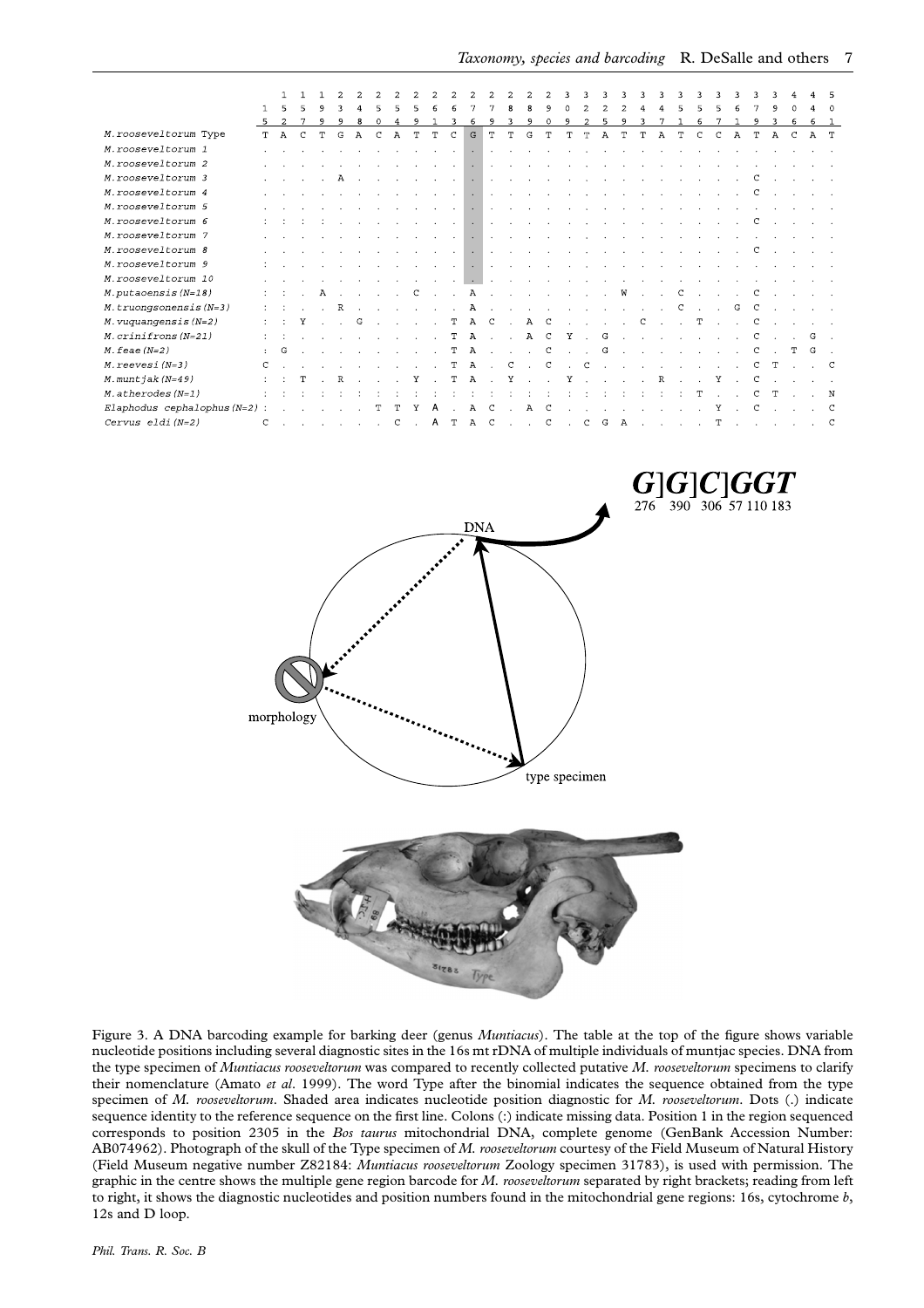<span id="page-7-0"></span>

Figure 4. A DNA barcoding example from the leech species Helobdella europaea (Glossiphoniidae). The table shows diagnostic sites for *Helobdella europaea* (figured at top). Diagnostic characters, reading left to right, are position numbers 273, 471 and 501 in cox1, and 1160 in ND1. DNA barcoding of a broad geographic sampling along with morphological dissections and comparison to described species allowed [Siddall & Budinoff \(2005\)](#page-11-0) to clarify the nomenclature of this species and shed light on possible explanations for an unexpected geographic distribution.

group known as the triserialis complex [\(Ringuelet](#page-11-0) [1943](#page-11-0)). Accidental introductions to each locality could easily have been coincident with introductions of common aquatic invasive plant species like Pistia stratiotes and Salvinia molesta, known to have happened in each of Germany, Australia, New Zealand and Hawaii. The genetic determination alone, however, was not accomplished in isolation from taxonomic considerations. Rather, through dissections and comparison to described taxa, [Siddall & Budinoff \(2005\)](#page-11-0) asserted that this leech species corresponds exactly to [Ringuelet's \(1943\)](#page-11-0) Helobdella triserialis var lineata; an unfortunate result since [Verrill's \(1872\)](#page-11-0) North American Helobdella lineata preoccupied that appropriate specific epithet. The globally invasive leech species, thus, is now known as Helobdella europaea notwithstanding its suspected South American origin. Significant to the successful barcoding result in the foregoing was a broad geographic coverage of the species of Helobdella from the known range of the genus. Without that global coverage, and by, for example, only focusing collections on a restricted geographic area in which the suspect leech was found (e.g. [Hebert](#page-11-0) et al. 2004a) probably would have abrogated discovery of its true identity and ultimate origin.

#### (ii) Hirudo example

The European medicinal leech remains a valuable tool available to the biomedical sciences notwithstanding its having historically been used for some rather dubious purposes like the treatment of obesity and Stalin's fatal strokes. In fact, just this past year the US Food and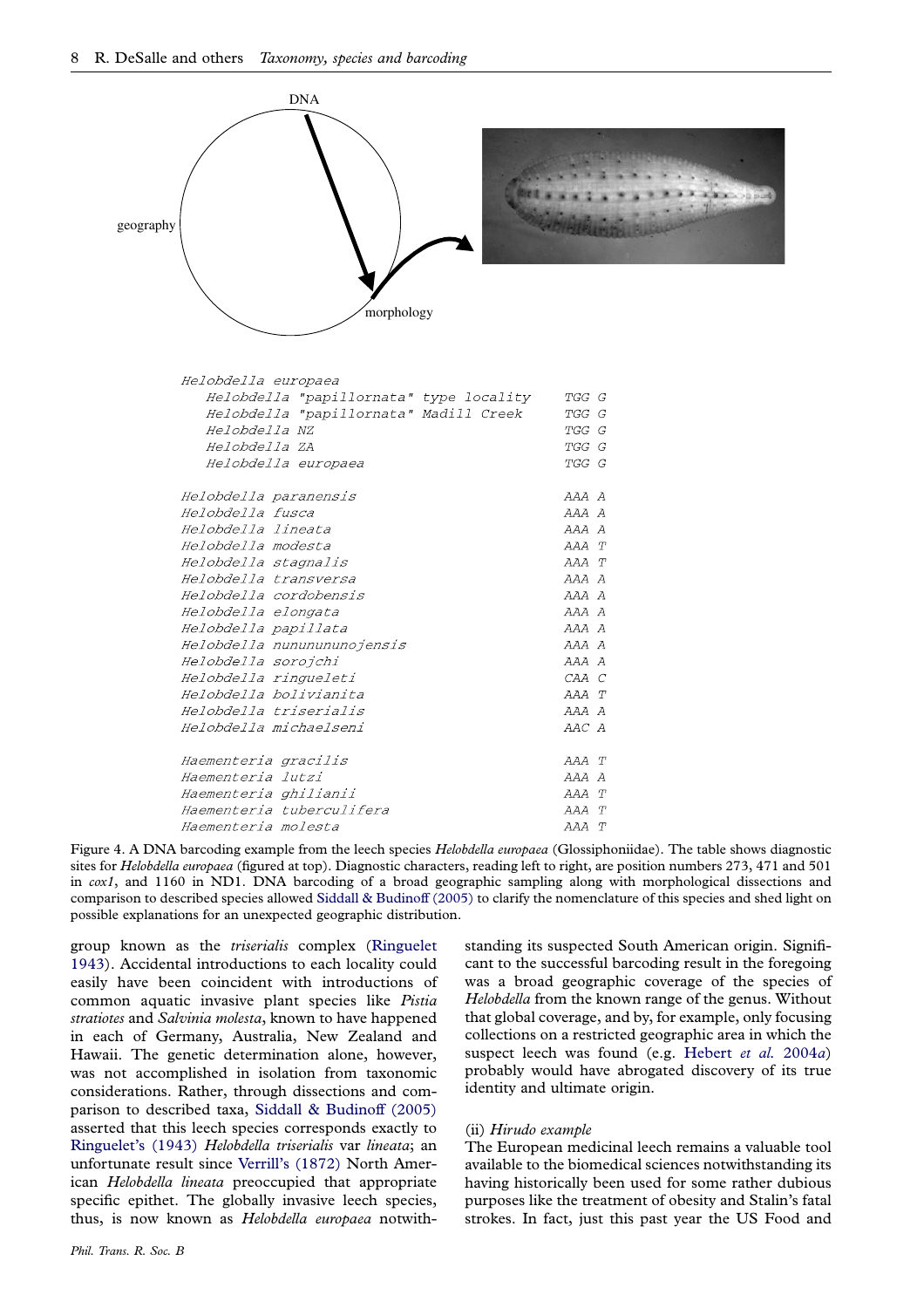Drug Administration formally approved the European medicinal leech (Hirudo medicinalis) as a 'medical device' and several companies like LeechesUSA, BioPharm and Ricarimpex specialize in the global distribution of leeches for use in microsurgery and related procedures. One would think that a species of annelid that is so broadly used in medicine, neurobiology, developmental biology and genomics, and for which various genomic libraries are being developed would have been better characterized in terms of its species limits. The first phylogenetic analyses to incorporate the European medicinal leech as a taxon using  $\cos 1$  were Black *et al.* [\(1997\)](#page-10-0) and [Siddall &](#page-11-0) [Burreson \(1998\),](#page-11-0) though neither of those analyses considered multiple representatives of the species. More recently, [Trontelj & Utevsky \(2005\)](#page-11-0) demonstrated several unusual findings on the basis of cox1: specifically, that so-called European medicinal leeches group into four distinct lineages and that what [Black](#page-10-0) et al. [\(1997\)](#page-10-0) and [Siddall & Burreson \(1998\)](#page-11-0) each sequenced bears little resemblance to the *cox1* gene found in wild-caught European medicinal leech populations. Revisiting their analysis here, we have reanalysed the available data with some wild-caught and commercially available material in a broader taxonomic scope for the Hirudinidae ([figure 5](#page-9-0)). Notably, the results corroborate the findings of [Trontelj](#page-11-0) [& Utevsky \(2005\)](#page-11-0) in that the European medicinal leech species complex seems to include at least four species, three of which previously had been synonymized with Hirudo medicinalis. If DNA barcoding results are accepted as is, then we would need to resurrect each of Hirudo verbana Carena 1820, Hirudo troctina Johnson 1816, and establish a new species for the Persian medicinal leech denoted 'Hirudo sp.' in [figure 5](#page-9-0). Conveniently, each of these species may not be as 'cryptic' as previously ([Sawyer 1986\)](#page-11-0) thought insofar as they appear to be readily distinguishable on the basis of external colour patterns. More alarmingly, though, is the status of those leeches that previously have been called 'Hirudo medicinalis'. For example, a leech obtained from Ward's Biological for this study and shipped under the name of 'Hirudo medicinalis' unequivocally groups with *Hirudo verbana* [\(figure 5\)](#page-9-0). Also, both Black et al. [\(1997\)](#page-10-0) and [Siddall & Burreson](#page-11-0) [\(1998\)](#page-11-0) obtained their representatives of Hirudo medicinalis from Carolina Biological supply, and both of those sequences group with the Asian Hirudinaria manillensis notwithstanding the fact that the specimen used by [Siddall & Burreson \(1998\)](#page-11-0) is morphologically indistinguishable from  $H$ . verbana. The latter suggests a remarkable ability for introgression that is as yet not well understood for these leeches, and yet which should cause some concern for the overall utility of DNA barcoding methods based on a single locus.

#### (c) Sturgeon barcoding

There are three species of fish in the family Acipenseridae—Husu huso, Acipenser gueldenstadtii and A. stellatus, all of them listed as endangered by CITES—that are the source for the grand majority of the world's commercial caviar trade. One of these species, A. gueldenstadtii, has been an enigma with respect to the surveillance of imported caviar since DNA sequence methods were

introduced to monitor importation of caviar from the three highly endangered fish ([DeSalle & Birstein 1996;](#page-10-0) [Birstein](#page-10-0) et al. 2000). One of the major problems with the diagnosis of  $A$ . gueldenstadti caviar has been the occurrence at high frequency of caviar purportedly from  $A$ . baerii (a close relative to  $A$ . gueldenstadti), or the Siberian sturgeon [\(Birstein](#page-10-0) et al. 2000).

More detailed examination of the problem using larger numbers of individuals from both the A. gueldenstadti and A. baerii clades of sturgeons now indicates the presence of a cryptic species identical to A. *gueldenstadti* in morphology, but also similar (but not identical to)  $A$ . *baerii*. In fact, several DNA sequence changes exist that diagnose this aggregate offish that are morphologically identical to  $A$ . gueldenstadti, as distinct from A. baerii. In this case the DNA diagnostics indicate that this second confused form of  $A$ . gueldenstadti is a separate entity ([Birstein](#page-10-0) et al. 2005). This case is an excellent example of cryptic species and how DNA sequence information can reveal the crypticism. More importantly, this case exemplifies two important technical aspects of DNA barcoding. First, the need for large sample sizes and continual revision using larger sample sizes is highlighted by this example. When small sample sizes are used, the second cryptic  $\Lambda$ . gueldenstadti-like species is improperly diagnosed as A. baerii. Second, the case emphasizes the importance of precision in species delimitation in the practical application of any DNA barcoding system. Since animal forensics is a major positive outcome of DNA barcoding, this example reinforces the notion that large sample sizes and comprehensive databases coupled with classical techniques (as in this case meristics) be incorporated to implement the barcoding approach.

#### 4. CONCLUSIONS

We conclude for the following reasons that the non-tree based approaches are more appropriate for the construction of a barcode reader. First, tree based approaches will produce phylogenies based on a single poorly chosen (for phylogenetics) molecule. While the trees will often times make sense, the support for hypotheses from such trees is almost always low, limiting the robustness of any phylogenetic hypothesis from such trees. Related to this issue is the well known widely accepted approach in phylogenetics that uses concatenated data matrices to produce phylogenies [\(Kluge](#page-11-0) [1989](#page-11-0); [Gatesy](#page-10-0) et al. 2003; [Rokas](#page-11-0) et al. 2003). To base any inferences of relationship of species on a phylogenetic tree generated from a single molecular marker would be in conflict with the current approaches to modern systematics. Second, current taxonomic approaches use diagnostics discovery independent of trees to establish taxonomic systems. Using DNA characters in a diagnostic context would be entirely compatible with the process of current taxonomic research. Third, our proposed framework, requiring corroboration from more than one line of evidence, is also consistent with current taxonomic practices, would serve as a bridge between morphological and molecular approaches and provides sufficient rigor for species identification and discovery. We readily admit that certain barcoding problems such as environmental microbial species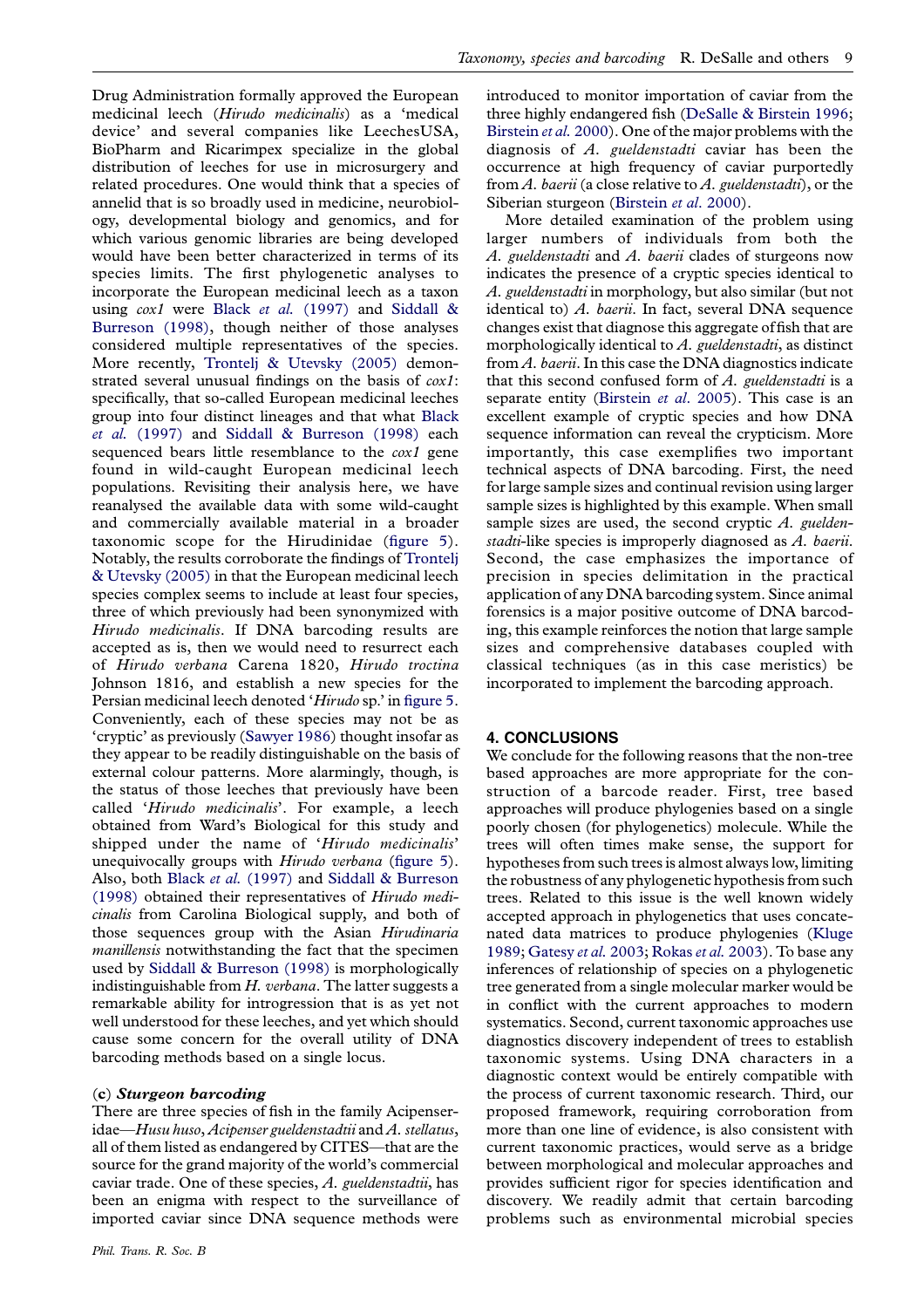#### <span id="page-9-0"></span>10 R. DeSalle and others Taxonomy, species and barcoding



Figure 5. Diagnostic sites in cox1 for Hirudo verbana (position numbers: 267, 360, 507, 513, 543, and 579). A leech obtained from Ward's Biological for this study and shipped under the name of 'Hirudo medicinalis' unequivocally groups with Hirudo verbana. Also, both Black et al. (1997) and [Siddall & Burreson \(1998\)](#page-11-0) obtained their representatives of Hirudo medicinalis from Carolina Biological supply, and both of those sequences group with the Asian Hirudinaria manillensis notwithstanding the fact that the specimen used by [Siddall & Burreson \(1998\)](#page-11-0) is morphologically indistinguishable from H. verbana.

identification will be problematic due to the lack of geographical and morphological information for corroboration. However, we suggest that in these problematic cases additional gene regions and ecological information might also be used to support or refute hypotheses of species cohesion.

Finally, when thinking about the possible formats for an actual field usable DNA barcoder, having a diagnostic system would be most appropriate for a small device. The coding of the diagnostics can be included in the design of a microarray format or in a

barcoder closer to reality.

**REFERENCES** Agosti, D. 2003 Encyclopedia of life: should species description equal gene sequence? Trends Ecol. Evol. 18, 273. ([doi:10.1016/S0169-5347\(03\)00099-5.](http://dx.doi.org/doi:10.1016/S0169-5347(03)00099-5))

rapid single nucleotide polymorphism detection format. These highly technical molecular approaches utilize character based detection methods, and would bring the development of a small field usable DNA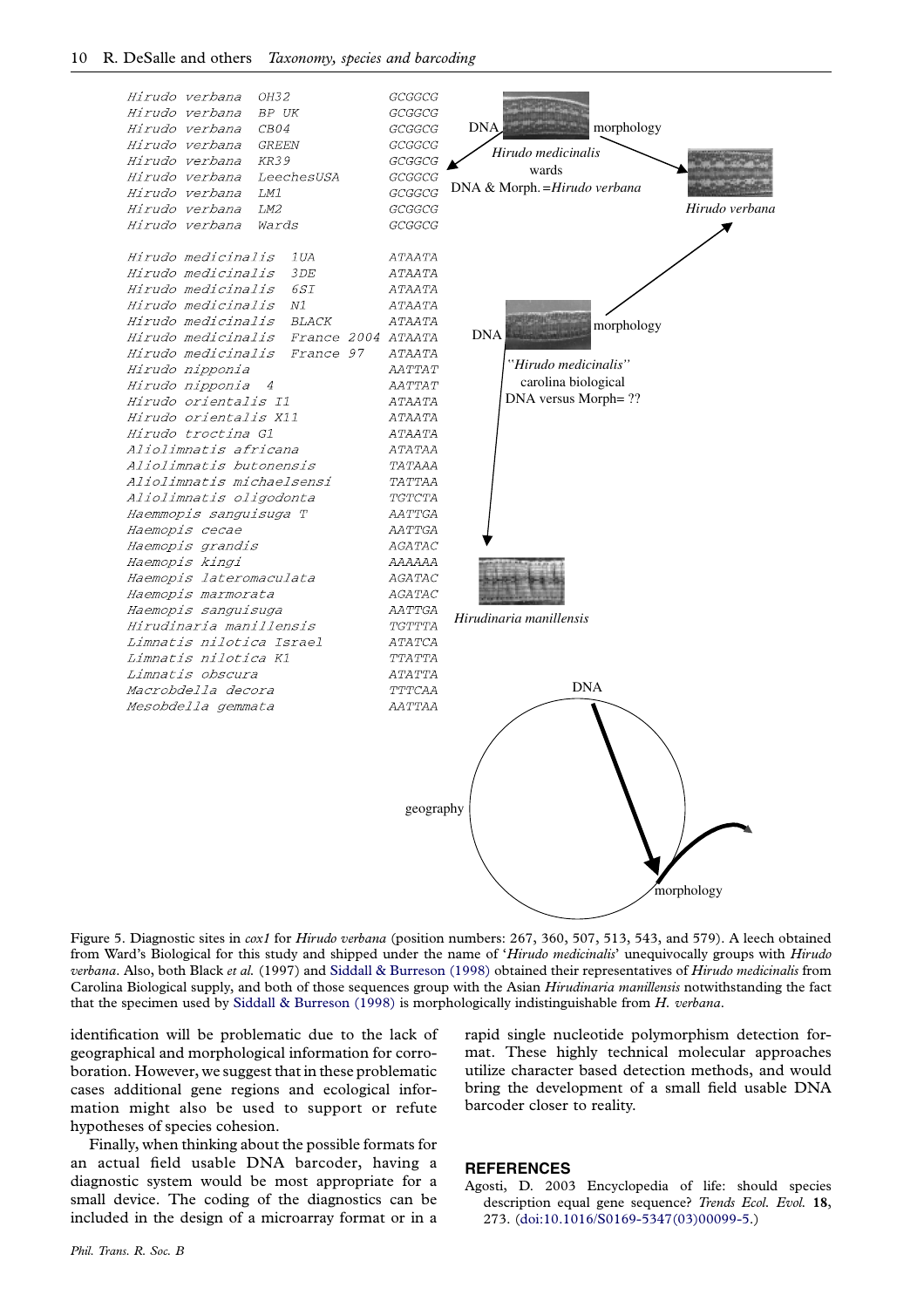- <span id="page-10-0"></span>Altschul, S. F., Gish, W., Miller, W., Meyers, E. W. & Lipman, D. J. 1990 Basic local alignment search tool. J. Mol. Biol. 215, 403–410. ([doi:10.1006/jmbi.1990.9999.](http://dx.doi.org/doi:10.1006/jmbi.1990.9999))
- Amato, G., Egan, M. G., Schaller, G. B., Baker, R. H., Rosenbaum, H. C., Robichaud, W. G. & DeSalle, R. 1999 The rediscovery of Roosevelt's barking deer (Muntiacus rooseveltorum). J. Mamm. 80, 639–643.
- Avise, J. C. 1989 A role for molecular genetic in the recognition and conservation of endangered species. Trends Ecol. Evol. 4, 279–281. [\(doi:10.1016/0169-](http://dx.doi.org/doi:10.1016/0169-5347(89)90203-6) [5347\(89\)90203-6.](http://dx.doi.org/doi:10.1016/0169-5347(89)90203-6))
- Avise, J. C. & Ball, R. M. 1990 In Principles of genealogical concordance in species concepts and biological taxonomy (ed. J. Antonovics & D. Futuyma) Oxford Surveys in Evolutionary Biology, vol. 7, pp. 45–67. London: Oxford University Press.
- Avise, J. C., Arnold, J., Ball, R. M., Bermingham, E., Lamb, T., Neigel, J. E., Reeb, C. A. & Saunders, N. C. 1987 Intraspecific phylogeography: the mitochondrial DNA bridge between population genetics and systematics. Ann. Rev. Ecol. Syst. 18, 489-522.
- Baker, R. H. & DeSalle, R. 1997 Multiple sources of character information and the phylogeny of Hawaiian Drosophilids. Syst. Biol. 46, 654–673.
- Baker, R. H., Yu, X. & DeSalle, R. 1998 Assessing the relative contribution of molecular and morphological characters in simultaneous analysis trees. Mol. Phylogenet. Evol. 9, 427–436. [\(doi:10.1006/mpev.1998.0519.](http://dx.doi.org/doi:10.1006/mpev.1998.0519))
- Baker, C. S., Dalebout, M. L., Lavery, S. & Ross, H. A. 2003 www.DNA-surveillance: applied molecular taxonomy for species conservation and discovery. Trends Ecol. Evol. 18, 271. ([doi:10.1016/S0169-5347\(03\)00101-0.](http://dx.doi.org/doi:10.1016/S0169-5347(03)00101-0))
- Baum, D. A. 1992 Phylogenetic species concepts. Trends Ecol. Evol. 7, 2. [\(doi:10.1016/0169-5347\(92\)90187-G.\)](http://dx.doi.org/doi:10.1016/0169-5347(92)90187-G)
- Baum, D. A. & Donoghue, M. J. 1995 Choosing among alternative 'Phylogenetic' species concepts. Syst. Bot. 20, 560–573.
- Baum, D. A. & Shaw, K. L. 1995 Genealogical perspectives on the species problem. In Experimental and molecular approaches to plant biosynthesis (ed. P. C. Hoch & G. D. Stephenson), pp. 289–303. St. Louis Missouri Botanical Garden: St. Louis.
- Birstein, V. J., Doukakis, P. & DeSalle, R. 2000 Polyphyly of mtDNA lineages in the Russian sturgeon, Acipenser gueldenstaedtii: forensic and evolutionary implications. Cons. Genet. 1, 81–88. ([doi:10.1023/A:1010141906100.](http://dx.doi.org/doi:10.1023/A:1010141906100))
- Birstein, V. J., Ruban, G., Ludwig, A., Doukakis, P. & DeSalle, R. 2005 The enigmatic Caspian Sea Russian sturgeon: How many cryptic forms does it contain? Systematics and Biodiversity 3, 203–218.
- Black, M. B., Halanych, K. M., Maas, P. A. Y., Hoeh, W. R., Hashimoto, J., Desbruyeres, D., Lutz, R. A. & Vrijenhoek, R. C. 1997 Molecular systematics of vestimentiferan tubeworms from hydrothermal vents and cold-water seeps. *Mar. Biol.* **130**, **141–149**. ([doi:10.1007/](http://dx.doi.org/doi:10.1007/s002270050233) [s002270050233.\)](http://dx.doi.org/doi:10.1007/s002270050233)
- Blaxter, M. & Floyd, R. 2003 Molecular taxonomics for biodiversity surveys: already a reality. Trends Ecol. Evol. 18, 268. ([doi:10.1016/S0169-5347\(03\)00102-2.](http://dx.doi.org/doi:10.1016/S0169-5347(03)00102-2))
- Borda, E. & Siddall, M. E. 2004 Arhynchobdellida (Annelida: Oligochaeta: Hirudinida): phylogenetic relationships and evolution. Mol. Phylogenet. Evol. 30, 213–225. [\(doi:10.1016/j.ympev.2003.09.002.\)](http://dx.doi.org/doi:10.1016/j.ympev.2003.09.002)
- Brower, A. V. Z. 1999 A critique of Davis and Nixon's population aggregation analysis. Syst. Biol. 48, 199–213. ([doi:10.1080/106351599260535.](http://dx.doi.org/doi:10.1080/106351599260535))
- Cracraft, J. 1983 Species concepts and speciation analysis. Current Ornithology, vol. 1. New York: Plenum Press pp. 159–187
- Cracraft, J. 1989 Speciation and its ontology: the empirical consequences of alternative species concepts for understanding patterns and processes of differentiation. In Speciation and its consequences (ed. D. Otte & J. A. Endler), pp. 28–59. Sunderland, MA: Sinauer Associates, Inc.
- Davis, J. I. & Nixon, K. C. 1992 Populations, genetic variation, and the delimitation of phylogenetic species. Syst. Biol. 41, 421–435.
- DeSalle, R. & Birstein, V. J. 1996 PCR identification of black caviar. Nature 381, 197–198. [\(doi:10.1038/381197a0.\)](http://dx.doi.org/doi:10.1038/381197a0)
- Doukakis, P., Birstein, V. J., Ruban, G. I. & DeSalle, R. 1999 Molecular genetic analysis among subspecies of two Eurasian sturgeon species, Acipenser baerii, and A. stellatus. Mol. Ecol. 8, 117–129. ([doi:10.1046/j.1365-294X.1999.](http://dx.doi.org/doi:10.1046/j.1365-294X.1999.00816.x) [00816.x.\)](http://dx.doi.org/doi:10.1046/j.1365-294X.1999.00816.x)
- Dunn, C. P. 2003 Keeping taxonomy based in morphology. Trends Ecol. Evol. 18, 270. ([doi:10.1016/S0169-5347\(03\)](http://dx.doi.org/doi:10.1016/S0169-5347(03)00094-6) [00094-6.\)](http://dx.doi.org/doi:10.1016/S0169-5347(03)00094-6)
- Edmands, S. 2001 Phylogeography of the intertidal copepod Tigriopus californicus reveals substantially reduced population differentiation at northern latitudes. Mol. Ecol. 10, 1743–1750. [\(doi:10.1046/j.0962-1083.2001.01306.x.](http://dx.doi.org/doi:10.1046/j.0962-1083.2001.01306.x))
- Frost, D. R. & Kluge, A. G. 1994 A consideration of epistemology in systematic biology, with special reference to species. Cladistics 10, 259–294. ([doi:10.1111/j.1096-](http://dx.doi.org/doi:10.1111/j.1096-0031.1994.tb00178.x) [0031.1994.tb00178.x.\)](http://dx.doi.org/doi:10.1111/j.1096-0031.1994.tb00178.x)
- Gatesy, J., O'Grady, P. & Baker, R. H. 1999 Corroboration among data sets in simultaneous analysis: hidden support for phylogenetic relationships among higher level artiodactyl taxa. Cladistics 15, 271–313. ([doi:10.1111/j.1096-](http://dx.doi.org/doi:10.1111/j.1096-0031.1999.tb00268.x) [0031.1999.tb00268.x.\)](http://dx.doi.org/doi:10.1111/j.1096-0031.1999.tb00268.x)
- Gatesy, J., Matthee, C., DeSalle, R. & Hayashi, C. 2002 Resolution of a supertree/supermatrix paradox. Syst. Biol. 51, 652–664. ([doi:10.1080/10635150290102311.](http://dx.doi.org/doi:10.1080/10635150290102311))
- Gatesy, J., Amato, G., Norell, M., DeSalle, R. & Hayashi, C. 2003 Combined support for wholesale taxic atavism in gavialine crocodylians. Syst. Biol. 52, 403–422.
- Gatesy, J., Baker, R. H. & Hayashi, C. 2004 Inconsistencies in arguments for the supertree approach: supermatrices versus supertrees of Crocodylia. Syst. Biol. 53, 342–355. ([doi:10.1080/10635150490423971.](http://dx.doi.org/doi:10.1080/10635150490423971))
- Godfray, H. C. J. 2002 Challenges for taxonomy. Nature 417, 17–19. [\(doi:10.1038/417017a.\)](http://dx.doi.org/doi:10.1038/417017a)
- Goetze, E. 2003 Cryptic speciation on the high seas; global phylogenetics of the copepod family Eucalanidae. Proc. R. Soc. B 270, 2321-2331. ([doi:10.1098/rspb.2003.2505.\)](http://dx.doi.org/doi:10.1098/rspb.2003.2505)
- Goldstein, P. Z. & DeSalle, R. 2000 Phylogenetic species, nested hierarchies, and character fixation. Cladistics 16, 364–384. [\(doi:10.1111/j.1096-0031.2000.tb00356.x.](http://dx.doi.org/doi:10.1111/j.1096-0031.2000.tb00356.x))
- Goldstein, P. Z. & DeSalle, R. 2003 Calibrating phylogenetic species formation in a threatened insect using DNA from historical specimens. Mol. Ecol. 12, 1993-1998. ([doi:10.](http://dx.doi.org/doi:10.1046/j.1365-294X.2003.01860.x) [1046/j.1365-294X.2003.01860.x.\)](http://dx.doi.org/doi:10.1046/j.1365-294X.2003.01860.x)
- Goldstein, P. Z., DeSalle, R., Amato, G. & Vogler, A. P. 2000 Conservation genetics at the species boundary. Conserv. Biol. 14, 120–131. [\(doi:10.1046/j.1523-1739.](http://dx.doi.org/doi:10.1046/j.1523-1739.2000.98122.x) [2000.98122.x.](http://dx.doi.org/doi:10.1046/j.1523-1739.2000.98122.x))
- Govedich, F. R. & Davies, R. W. 1998 The first record of the genus Helobdella (Hirudinoidea: Glossiphoniidae) from Australia, with a description of a new species, Helobdella papillornata. Hydrobiologia 389, 45–49. ([doi:10.1023/](http://dx.doi.org/doi:10.1023/A:1003543314841) [A:1003543314841.](http://dx.doi.org/doi:10.1023/A:1003543314841))
- Hebert, P. D. N., Cywinska, A., Ball, S. L. & deWaard, J. R. 2003a Biological identifications through DNA barcodes. Proc. R. Soc. B 270, 313-321. ([doi:10.1098/rspb.2002.](http://dx.doi.org/doi:10.1098/rspb.2002.2218) [2218.\)](http://dx.doi.org/doi:10.1098/rspb.2002.2218)
- Hebert, P. D. N., Ratnasingham, S. & deWaard, J. R. 2003b Barcoding animal life: cytochrome c oxidase subunit 1 divergences among closely related species. Proc. R. Soc. B 270(Suppl.), S96–S99.